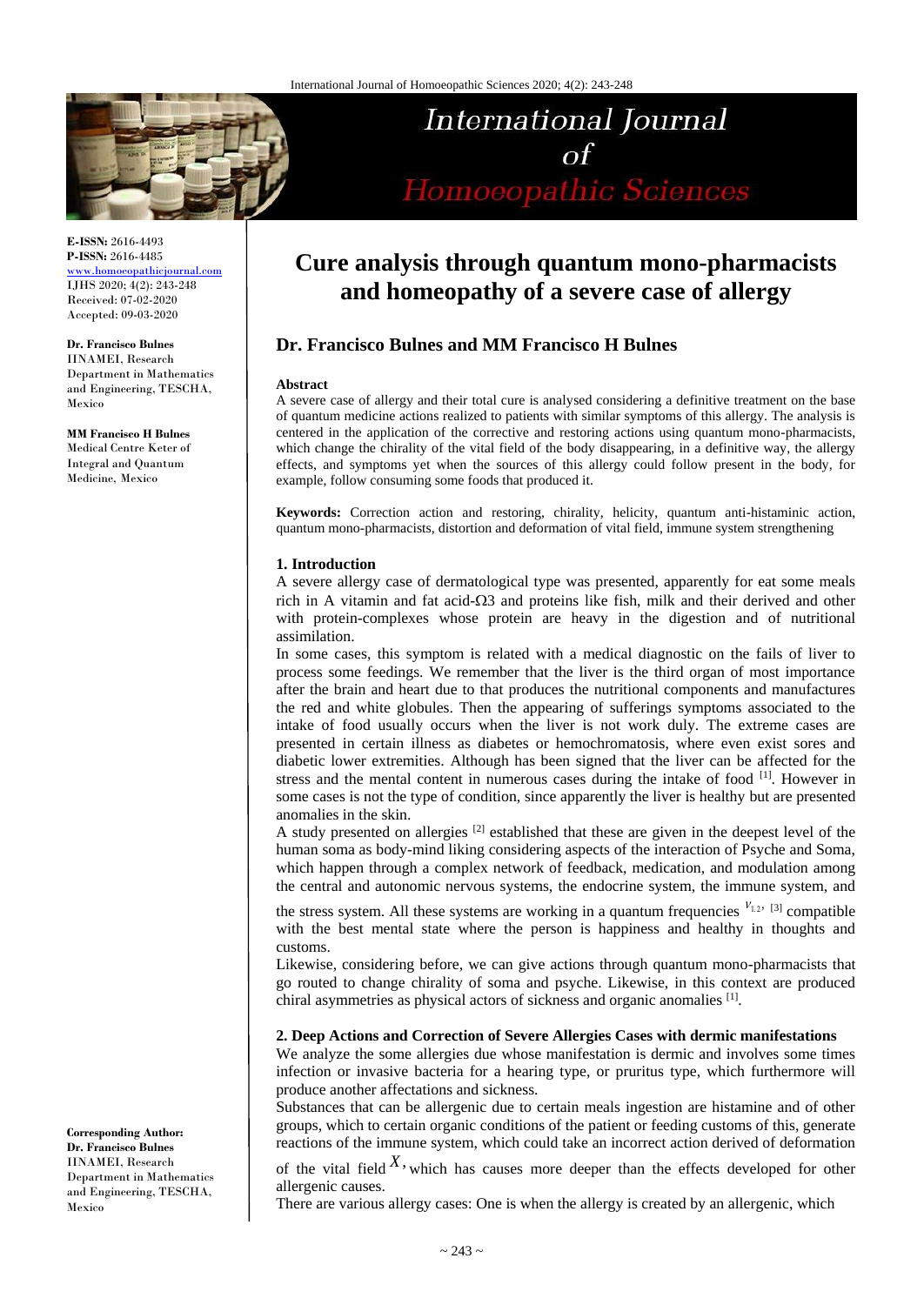provokes an immune system response creating the different allergy effects, which in general are visible. This a simplest case of allergy [3-6].

In addition, exist an allergy type, which is chronicle, and appear in certain time lapses without apparent causes. Much times, these allergy types have a born in the mind or for bad endocrinal system functioning.

The last of allergy types are the developed for reasons more complex. For example the weakness of immune system and some bad organ functioning as bad liver functioning vesicle and other, although in this last is typified an illness and treatments are focused in this sense and no the cure of an allergy. However, a deepest analysis, for example from a point of view of the vital field and soma theories can be identified causes that comes from the charges, sources of mitochondrial complexes, where necessary monopharmacists that spill electrons or information between electrons like photons to revert and eliminate the collateral atomic damage.

Then a quantum medical action  $\mathfrak{I},$  for eliminate the possibility of free radicals reproduction is given for [7-9]:



Also no exist coercive charges, since the actions showed in the figure give equal to zero. If we could have  $+1$ , the coercive charges could create dynamical protons and thus disorder in sickness. The appearing of the energy state  $\circ$  – is no exist electron here. Then a restoring action will be introducing a state  $\bullet$  – which says on the recovering of the particle. Likewise all have support in an electronic reticle of energy states  $\mathcal{M}_{0,1}$ , where are given the transitions of the energy states  $\circ$  ------<br>  $\bullet$ , where path integrals  $I_{\alpha\beta}$ , along  $\circ$  ------, can be evaluated. Finally is

created a microscopic or quantum wave  $\overline{\mathcal{L}}$ , of correct information (the cure).

A new perspective in biomedical engineering will be construct a device of the electronic type, which through the quantum and electronic frequencies spills a photon beam, in a direct way, on the affected body parte (see the figure 1)  $[10]$ . Likewise, actions as given in (1) and other can be established to different treatments.



**Fig 1:** Biomedical device of electronic nature for cure illness and sufferings spilling a photon beam.

However, now in this time, we have a homeopathy and quantum medicine as approximately to it. Both medicines have developed through principles the managing of the energy, the change the polarity of the microscopic electromagnetism of body and the strengthening of the immune system and soma<sup>[11]</sup>.

### **3. A Clinical Case**

We have the following clinical case, which was presented with a severe dermic manifestation and an apparent histaminic intolerance of the organism of the patient Julio Ramírez<sup>[12]</sup>.

Julio Ramírez presented symptoms of an allergy apparently for ingest of meals derived of the milk (such as cheese, milk, buttermilk and etcetera). The individual not presented these same symptoms with other feedings that could have the same constant component that is the histamine, for example, ingest of fishes, some dry fruits as nuts. This revealed a cause more deep of his allergy. However, is important remark that when the allergy of the patient was intense, also these mentioned meals intensify the allergy with dermic manifestation very severe (see the Figure 2).



**Fig 2:** Patient sample photograph in an arm of the dermic spots and pruritus in whole body due to the severe allergy (archives [12]).

Realizing some medical proves on the patient were obtained the following observations:

- A. Patient was realizing ingest of meals rich of histamine during much time, predominating in his feeding these meals on other meals with other vitamin characteristics.
- B. Habits of his feeding were in inconvenient horary doing that the organism could not assimilate adequately the nutrients of these meals.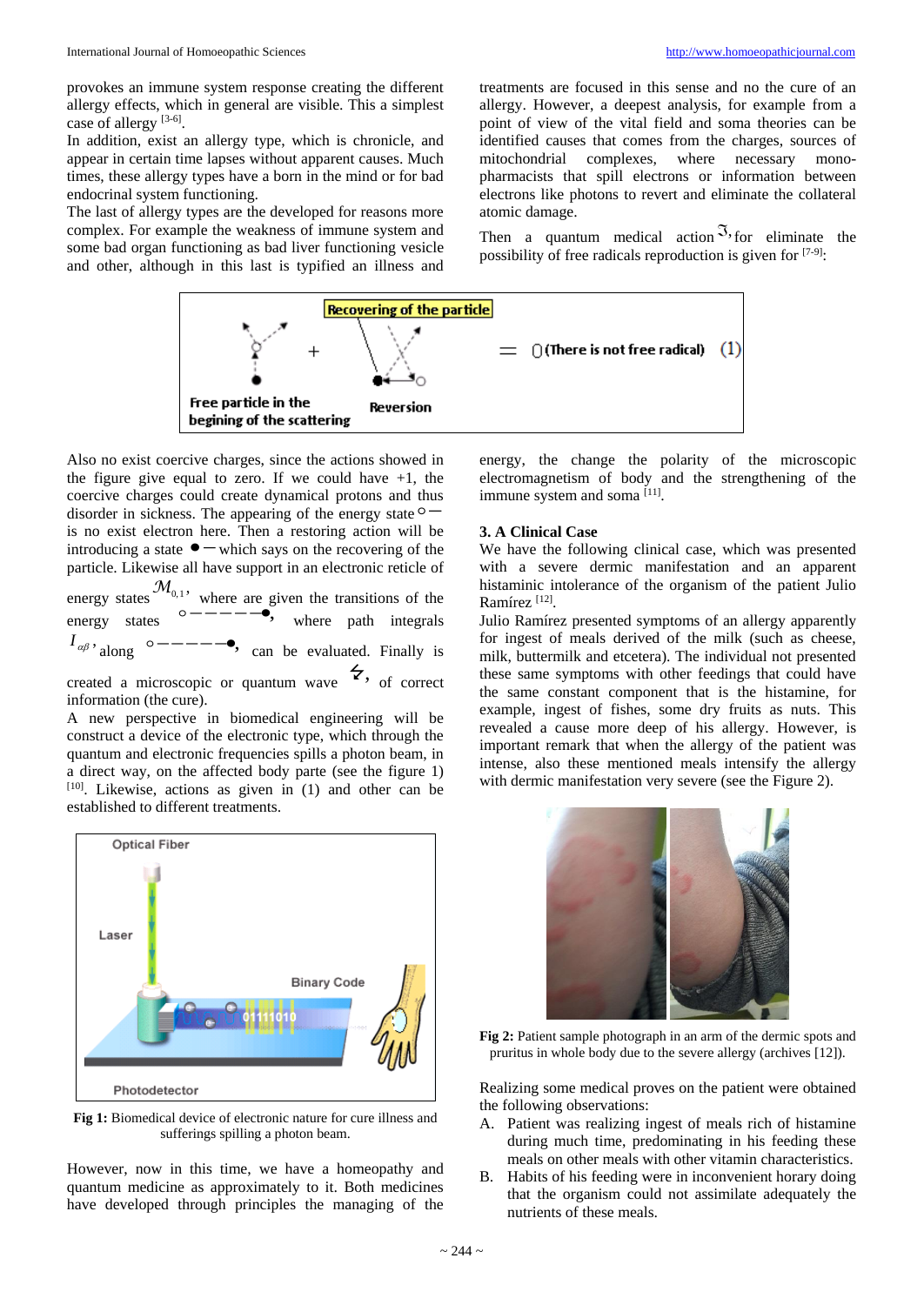C. Localizing and detection of coercive charges in the vital field producing change of the field orientation and weakness of the field (see figure).

The observation C), brings with it the weakness of immune system, since when there are coercive charges, these act in the vital field and the vital field is deformed changing its chirality and weakling its immune system which born from atomic state in the electrons inside the mitochondrial complexes of the cells.

Also was determined that had the existence a microbial component, possible a bacteria that lives in a natural way in our body in the dermis which to microscopic level was attacking to the immune system producing an excess of histamine in the body and other components as allergenic reaction to these meals.

However, the important point is not change the form as the body organism acts, that is to say, in the presence of certain allergenic the organism produce histamine and other components as natural reaction to equilibrate the chemical process and their derivation in all assimilation of meals. The change must be on the bacteria and its disordered reproduction, likewise as its actuation on the body organism, for benefit it.

Then is required an action as defined in (1). The correction will be realized through a monopharmacist that change the coercive charges from atomic level, changing the chirality of electron interchange and covalent links in mitochondrial complexes, provoking a change of behavior of the cells including the mitochondrial complexes.

However, the evidence more important that showed this case is that the immune system was weakness because the persisting of the allergy provokes that and the chirality showed this. Then actions joined with the chirality change of the body must be realized.

#### **3. Medical treatment and results**

First, the illness was treated as a simple allergy, then to the patient was applied a treatment with an anti-histaminic of large spectra for cure an enlarged allergenic included the histaminic origin. This was because the declaration of the allergy was presented after of the ingest of certain meals rich in A-vitamins, histamine and fat acid- $\Omega$ 3<sup>[6]</sup>. However, the effects of the allergy follow persisting, although temporally disappear during 3 or 4 hours, time of the maximum effect of the anti-histamines action. After, return these allergenic effects with more force. Then was proceeded to apply another anti-histaminic with more short spectra, that is to say, more specific to the presented symptoms obtaining apparently a best response, because the symptoms disappear more long time, until 24 hours, however the medication had that be in intervals of 8 hours. However, the allergy no disappears, and increases the number of dermic manifestations and more pruritus in different parts of the body. Then the illness, until this point, was more than a simple allergy, because the symptoms of histamines are backed and the immune systems is seen compromised because the increasing of the pruritus and bad-being was the manifestation of it  $[12]$ .

Using a radionics biomedical device of detection and lectures of the electromagnetic field was detected a low charge in whole body, taking the special points where the spots and pruritus is magnified [9].

The appearing of dermic bad-being and pruritus alerted on a bacteria, that in normal conditions is inoffensive and helps to elimination of some virus and toxins that acts in an external way; but in this case also acted on the dermic fabric in a negative form. Then the bacteria action is became in a toxic action presenting as dermic manifestations. Then we required a medical treatment on the base of eliminate the disordered reproduction of this bacteria in the dermic level and also in the immune system level to get back to its conditions of eliminate all external pathogen attack.

The medical treatment was based on the quantum actions given by homeopathic monopharmacists [12, 13]: Urtica Urens 30 cc, Sulphur 30 cc and Arsenicus 30 cc in the globulins modality, each middle hour alternating these.

The Urtica Urens, realized a typical homophatic action, because had the intention of provoke the immune system, alerting and doing it working, although eliminated the excess of bacteria, poised them. The intention of the medication of sulphur was correct the ph and realize an antihistaminic action. For last, the Arsenicus poised to the bacteria and other possible organisms that could be filtered for the incorrect functioning of the bacteria when this no helped to the dermic cleaning [12, 13].

In a first week, was observed that the big dermic manifestations as spots disappeared, however the pruritus was intensified. The reaction was much seemed to poising, then was decided remove the Arsenicus and only treat to the patient with Urtica Urens 30cc and Sulphur 30cc.

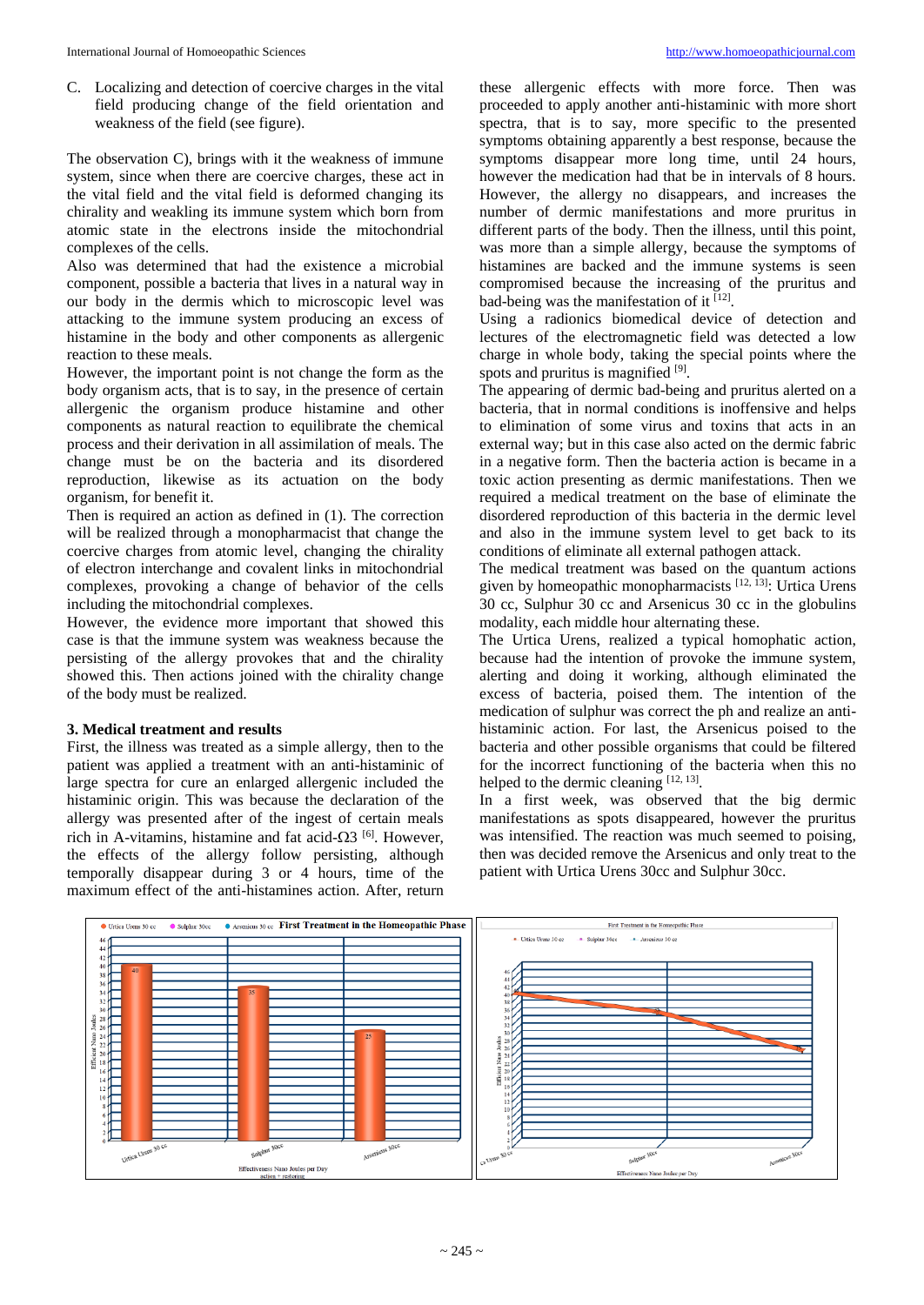

**Fig 3:** Effectiveness treatments evolution along three months of homeopathic medicine. The graphs of histograms show the action per three homeopathic monopharmacists, their effectiveness per day, their efficient per day knowing their effects and the lines represent the behavior to cure. The Arsenicus 30 cc, was eliminate of the first treatment, finding the cure expressed in the increasing straight line in the second treatment [12] .

The treatment was prolonged during three months eliminating for complete the allergy in its organic effects as well as dermic effects [7, 12].

After, for enforce the homeopathic treatment on the corrective action of the immune system the patient was treated with quantum medicine for the fixing of chirality of the vital field in the correct spin (direction) of the of electrons and their electronics layers that contents them. In this case, the correct digestion should be corrected. Thus, the patient was medicated with *Bervul* and *Histol*, after the homeopathic treatment <sup>[1, 8, 15]</sup>. The *Bervul* quantum monopharmacist was medicated with intention of return to the liver correct functions and all the digestive system, including the microorganisms that serve in the correct assimilation of the meals. *Histol* was medicated to gauge the electric charge system in the correct electric potentials eliminating the coercive charges or the lack of these potentials [16]. Furthermore, the quantum treatment [14] also had the intention of establish the correct involutive quantum Insights by quantum actions in preventive and corrective developments to future [17].



**Fig 4:** Efficiency along of the two homeopathic treatments. This measurement was realized with the mean action for each monopharmacists during three months [12].

**The important result of this clinical case is the following Statement 1:** In the body some times are established disorders and disequilibrium because the body change in its acid overload, that is to say, the right acid/alkaline balance or ph is incorrect because the memory of the cells has been loss due to the intromission of disequilibrium in the vital field, which depends of the atomic sources. Then applying a homeopathic mono-pharmacists can be awaken the memory of the cells where the immune system, which depends of the energy states of the body, awake for realize its functions of protection of the body. In the patient, possibly his ph, was changed and the living microorganism in the body forgot their regulatory and cyclic functions in benefit of the body and its organ systems. The homeopathy confront the immune system with these facts and obligate to the organisms to take their corresponding function. The quantum mono-pharmacist Bervul applied in the patient correct and restoring the organic system (in this case the linked to ingest of meals, the liver) recovering its correct balance. This is done with the photons spilled in the organism, obligating the cell renewal indispensable in the cyclic organic of the body, second to second, minute to minute, hour to hour, day to day and year with year, where the biometric and environment cycles take a place.

**Statement 2:** Here the important is to know that the homeopathy establishes a medical treatment in a similarity class of duality relations [10] defined by  $H^1(A, B)$ , where the duality is to awake the immune system through the similarity relations of the homeopathic medications respect to the organism effects. Likewise, the second class  $H^2(A, B)$ , of the duality relations is obtained through the quantum mono-pharmacists, which establish duality relation in the vital field and body energy, changing the energy states of the field. Both treatments act in a deep form, their difference is the duality relation type and the velocity for correct and restoring the vital field. The homeopathy takes more time of its effectiveness (see graphs in figure 3).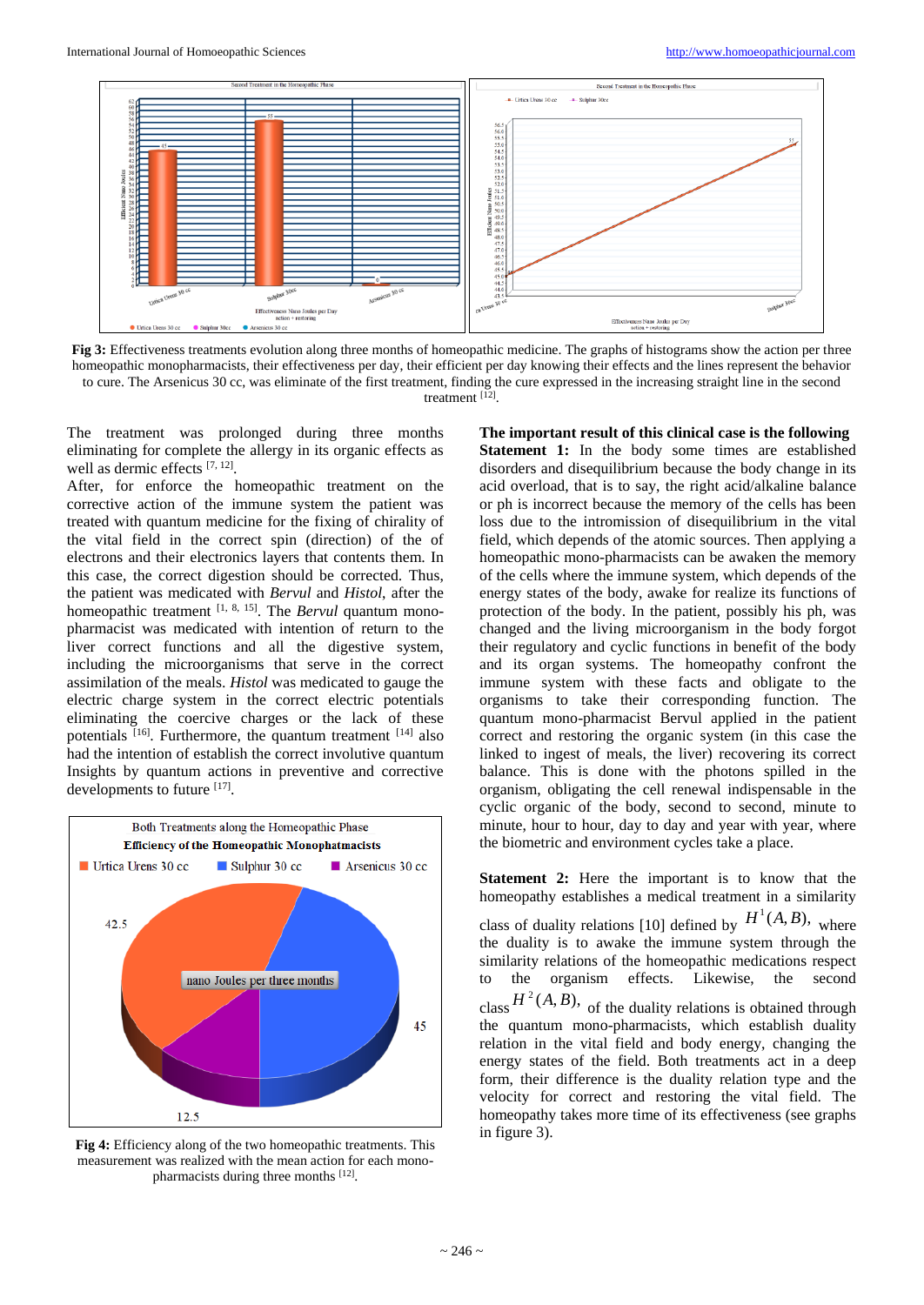

**Fig 5:** Decaying of coercive charges as muons and other fermions. The all-decaying curves are included in the blue are of a Fermi-Dirac distribution to *Bervul*. The physical modelling is given in *nm*

versus *nJ* [7, 9, 18] of  $\epsilon_F$   $\cdot$  The effectiveness and efficiency of Bervul is high  $[9, 10]$ .

Finally, we can give maintenance and the high protection level of the immune system with some nutrition supplements, which enrich of bio-photons the organism. This gives a 99% of benefit in the strengthening of the energy sources (mitochondrial complexes, atomic links etcetera) and as these supplements are metal-organic eliminate the voracious protons of electrons, given pass to the good nutrition and assimilation of the meals  $[19, 20]$ .

### **Nomenclature**

 $X$  – Vital field.

 $\mathfrak{I}$  - Action of the field.

 $H^2(A, B)$  – Space of similarity relations of second duality.

 $M_{0,1}$  – Logic reticule to establish the binary codes and binary encoding of the evaluation the path integrals to along of strings, paths, trajectories and transitive graphs in the corrective and restorative actions.

 $\epsilon_F$  – Fermi energy.

$$
E_{1.2}
$$

 $v_{1,2}$  Quantum frequency determined by  $\hbar$  This is the frequency of the electron-wave (photon) when this pass from the level 1 to 2.

 $I_{\alpha\beta}$  – Integrals of Field. Integrals of line used in the correspondence with the Feynman diagrams. For example, between two energy states of one particle,

 $\phi_{\alpha}$ , and  $\Box \phi_{\beta}$ , exist one infinity of trajectories that summed give the integral  $I_{\alpha\beta}$ .

 $H^1(A, B)$  – Space of similarity relations of first duality.  $\circ$  - - - - -  $\bullet$  - Virtual edge of photon string graph (string diagrams used to represent binary codes)

$$
\circ\!\!\!\!\!-\phi(0)
$$

$$
\bullet = \phi(1)
$$

 $\angle$   $\angle$  - Quantum wave in the transmitting of cure codes from (binary codes from the energy states).

#### **Units and Abbreviations**

 $nm -$ Nano-meter.

 $eV$  – Electron-volts.

 $nJ$  – Nano-joules.

*nJ* /  $nm$  - Effectiveness

 $cc$  Centesimal units of homeopathic mono-pharmacist dilution.

#### **References**

- 1. Bulnes F, Bulnes FH. "Quantum Medicine Actions: Programming Path Integrals on Integral Mono-Pharmacists for Strengthening and Arranging of the Mind on Body," Journal of Frontiers of Public Health 2012; (1):3, Hong, Kong, China, 2012, 57-65. http://www.jphf.org/paperInfo.aspx?ID=21
- 2. Bulnes F. "The Anxiety Factor in the Dimension of the Symptom Space and their Elimination for Nano-Metric Actions of Quantum Mono-Pharmacists," Drug Discovery and Therapy World Congress 2013, 3-6 June, Boston Massachusetts, USA, 2013.
- 3. Goldberg S, Bulnes-Gonzalez FH, Sr Bulnes F, Cote D. "The Anxiety Factor in the Dimension of the Symptom Space and their Elimination for Nano-metric Actions of Quantum Medicine using Path Integrals," Journal on Photonics and Spintronics. 2012; 2(1):4-11.
- 4. Emanuelsson C, Spangfort MD. "Allergens as eukaryotic proteins lacking bacterial homologues". Molecular Immunology. 2007; 44(12):3256-60.
- 5. Katrina L Randall, Carolyn A Hawkins, Antihistamines and allergy, Australian Presciber, 2018; 41(2):41-45.
- 6. Laura Maintz, Natalija Novak. Histamine and histamine intolerance. The American Journal of Clinical Nutrition 2007; 85(5):1185-1196. https://doi.org/10.1093/ajcn/85.5.1185
- 7. Bulnes F. "Combination of Quantum Factors in Integral Mono-pharmacists and their Actions in Cellular Regeneration and Total Cure," International Conference of Drug Discovery and Therapy, United Arab Emirates, 11-16 February, Dubai, UAE, 2012.
- 8. Bulnes F *et al*. "Integral Medicine: New Methods of Organ-Regeneration by Cellular Encoding through Path Integrals applied to the Quantum Medicine," Journal of Nanotechnology in Engineering and Medicine ASME, USA, 2010, 030019(1):7.
- 9. Bulnes F *et al*. "Diagnosis and Spectral Encoding in Integral Medicine through Electronic devices Designed and Developed by Path Integrals," Journal of Nanotechnology in Engineering and Medicine ASME, USA, 2011; 021009(2):10.
- 10. Bulnes F, Bulnes-Gonzalez F. Developments in Nanomedicine: Nanocurative Actions by Soft Photons Sources and their Path Integrals. In: Nanomedicine, Seifalian, A., A. de Mel and D.M. Kalaskar (Eds.). Open Central Press, UK, 2014.
- 11. Chopra D. Quantum Healing: Exploring the Frontiers of Mind/Body Medicine, Bantam Books, New York, USA, 1989.